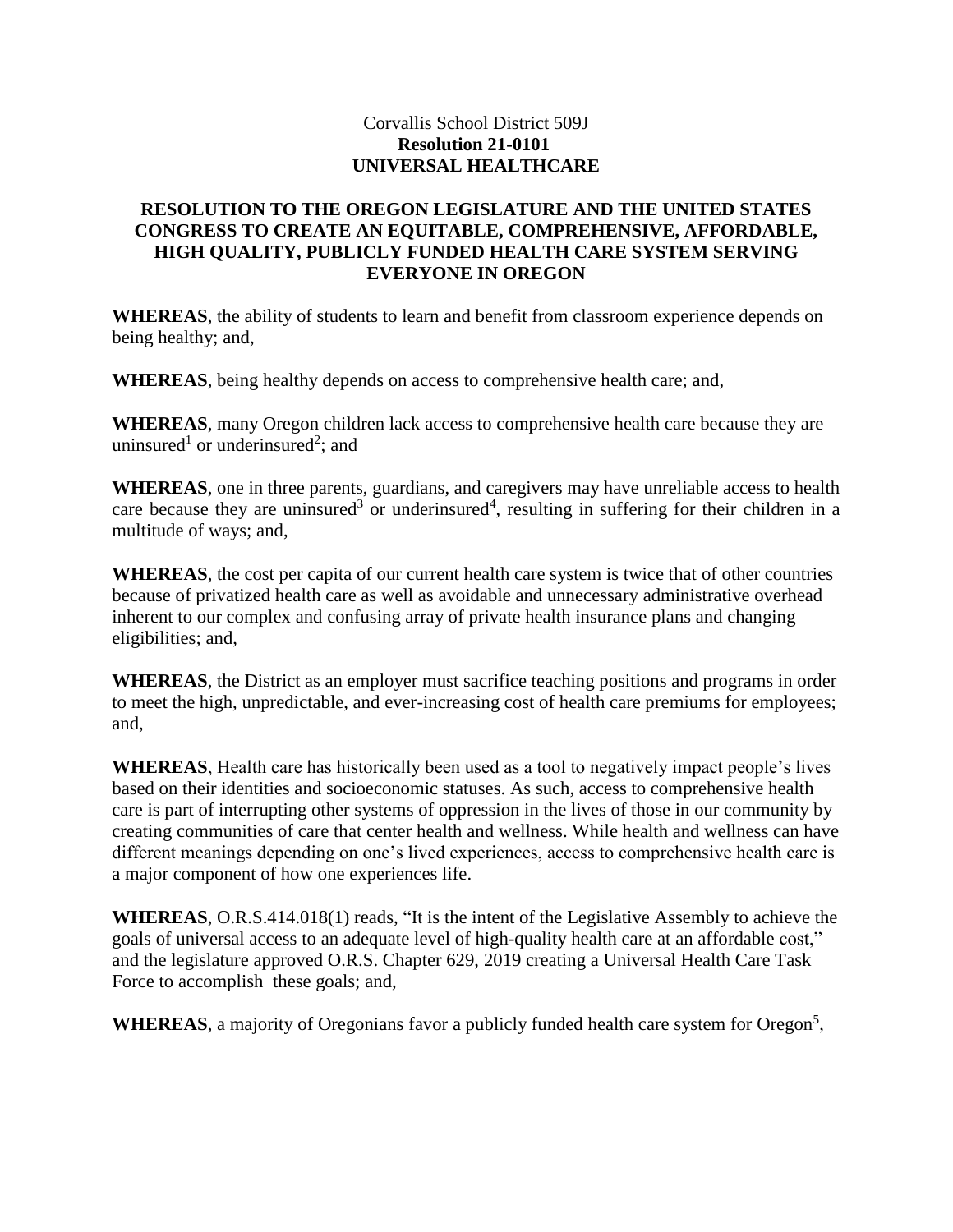**NOW, THEREFORE, BE IT RESOLVED**, by the 509 J School District of Corvallis, Oregon that the District urges:

1. The Oregon State Legislature to create a publicly funded universal health care system.

2. The United States Congress to pass legislation enabling states to create a publicly funded universal health care system.

3. The United States Congress to create a publicly funded universal health care system.

Adopted this day: 02-18-2021

41-Abdrubbuh

Sami Al-Abdrabbuh Board Chair

**Signed: Attested:**

Rya Plan

Ryan Noss Superintendent